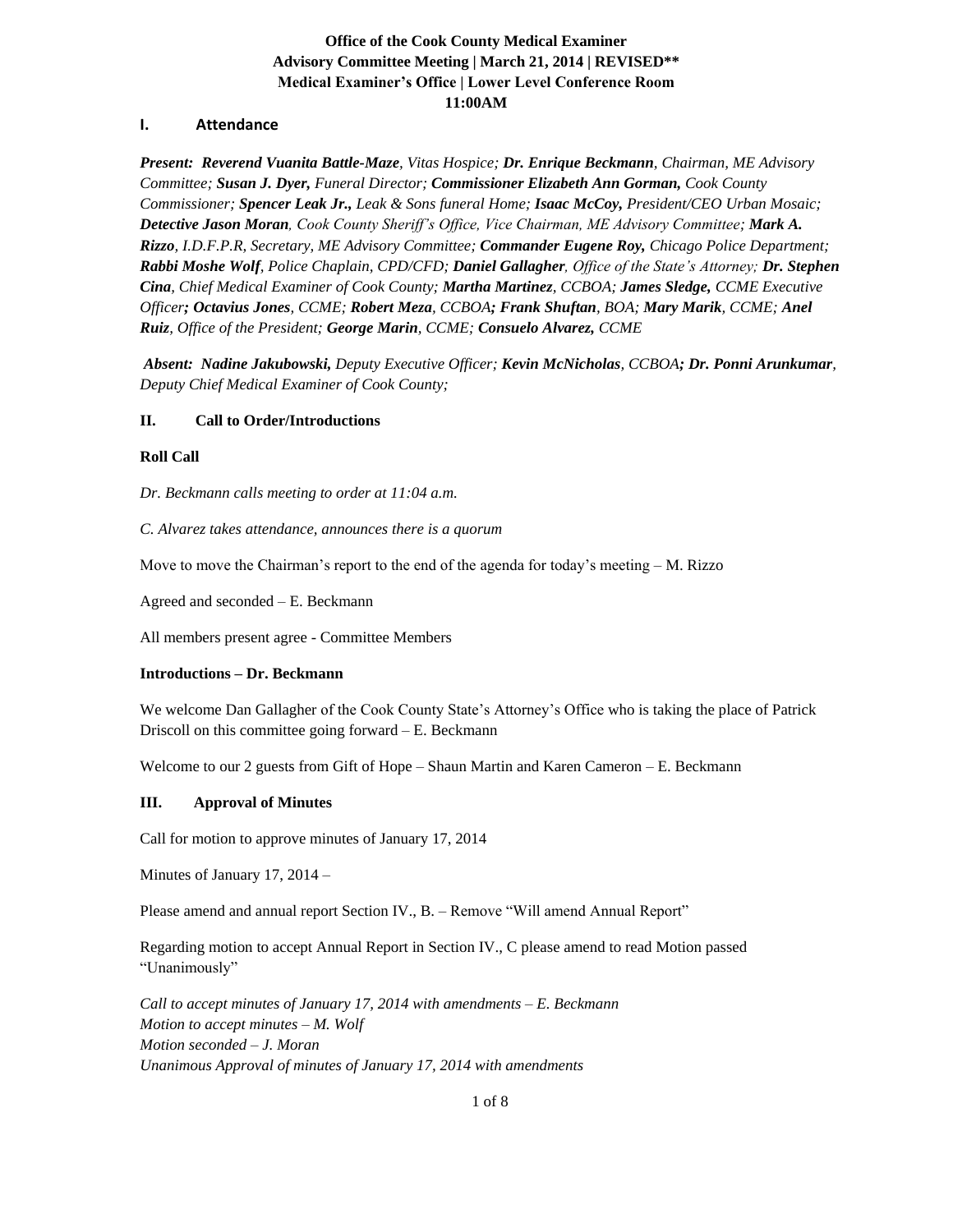### **IV. Old Business**

- **A.** Cremation Permits fees/collection issue R. Meza
	- RFP said  $$150$  Contractor has to give \$50 back for cremation permit is it possible to waive cremation fee and just pay the contractor \$100 – it seems precarious to pay a contractor \$150 and require the contractor to give back \$50 – J. Moran Fair amount of discussion – Issue moot According to county code, the granting of cremation permits is with CCME – CCME can keep the fee Vendor is paying us a fee – this can be waived – M. Rizzo To comply with RFP, crematorium has to pay a fee to CCME This not the purview of this committee only what the resolution is  $-E$ . Beckmann Not resolved – R. Meza We are charging \$50 cremation fee – Resolved per Dr. Cina – No further discussion

#### **V. Reports From**

**A.** Chairperson – E. Beckmann – Report from chairman moved to end of minutes

Would like to remind committee that the mandate of MEAC is to protect the dignity of decedents – Discussions should focus around this, with this committee – Please bear this in mind

This committee would like to congratulate the CCME office for obtaining provisional accreditation from N.A.M.E.

- **B.** Bureau of Administration M. Martinez
	- We are officially into budget preparation season

Business cases – due  $4/4/14$  – will be passed to budget on  $4/11/14$ . This refers to the justification to be submitted to the CC Board of Commissioners for approval of proposed expenditures. The projects proposed by the CCMEO include:

Cost saving measures

New initiatives

Capital request due by the end of April

- **C.** CCME S. Cina
	- I would like to introduce James Sledge our new Executive Officer S. Cina

Previously a practicing lawyer – 15 or so years as an administrator – worked for Cook County, The City of Chicago and the State of Illinois – S. Cina

I am glad to assist with the strategic vision of the Medical Examiner's Office – J. Sledge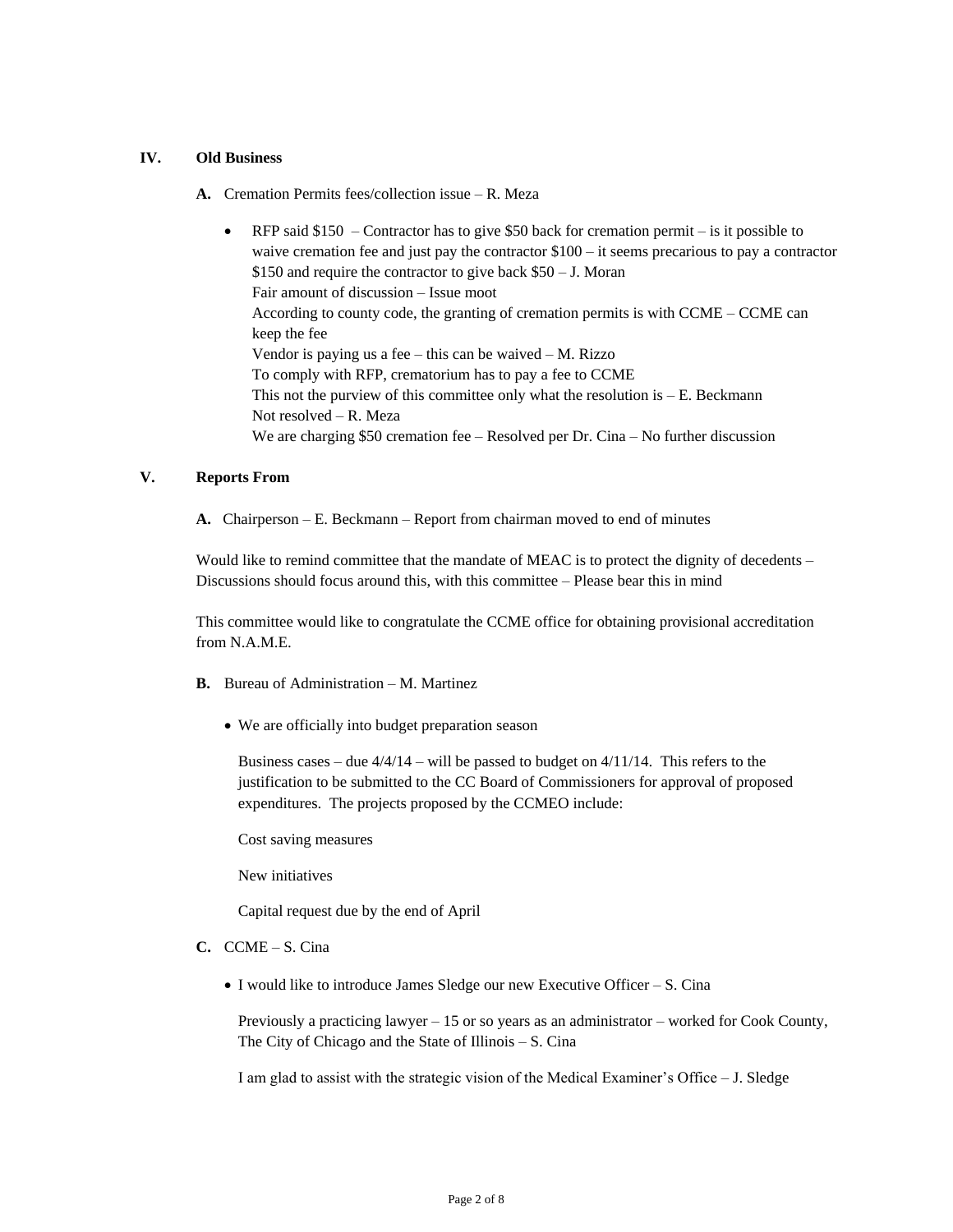We welcome Mr. Sledge and look forward to working with you  $-E$ . Beckmann

- NAME inspection was at the end of January We received provisional accreditation We are working actively to eliminate deficiencies
- New Chief Toxicologist
- Three and a half years from now we will have full NAME accreditation This has truly been a team effort – we have had much support Dr. Arunkumar Roy Dames Octavius Jones Downtown Support as well MEAC helped by adding advice and credibility

President Toni Preckwinkle was here for a general staff meeting – New cooler renovation coincided with NAME provisional accreditation

• We will be tweaking 3-5 year business plan – We may want to look at getting a footprint for updates and expansion – need to be near hospitals – Intermediate to long range plan for the CCME office – Physical life of an ME office is  $25 - 30$  years we are at 35 years.

Plans will need to be approved by commissioners

All improvements of cooler are portable – updates – updated technology – CT scanning – business plan for portable CT scanner – Non portable CT Scanner cost too much with lead room that is needed

We are going to be the best office in the country

Dr. Cina really did a great job – M. Wolf

**D.** Subcommittee Reports

Are there any items from subcommittees? – E. Beckmann

• Cremation Policy Subcommittee – Chairman J. Moran, M. Rizzo, and S. Dyer

 All going smoothly so far – main goal is to keep information flow going so there are no issues with cremations. We have been working hard with Dr. Cina to make sure issues don't arise – A lot of support right now doing well – J. Moran

The sub-committee's main concerns as it pertains to cremation is the following…

- 1.) that all decedents are identified by competent authority
- 2.) that proper notification is made to the lawful next of kin and documented
- 3.) that proper heir ship is established and documented
- 4.) that chain of custody of each decedent is documented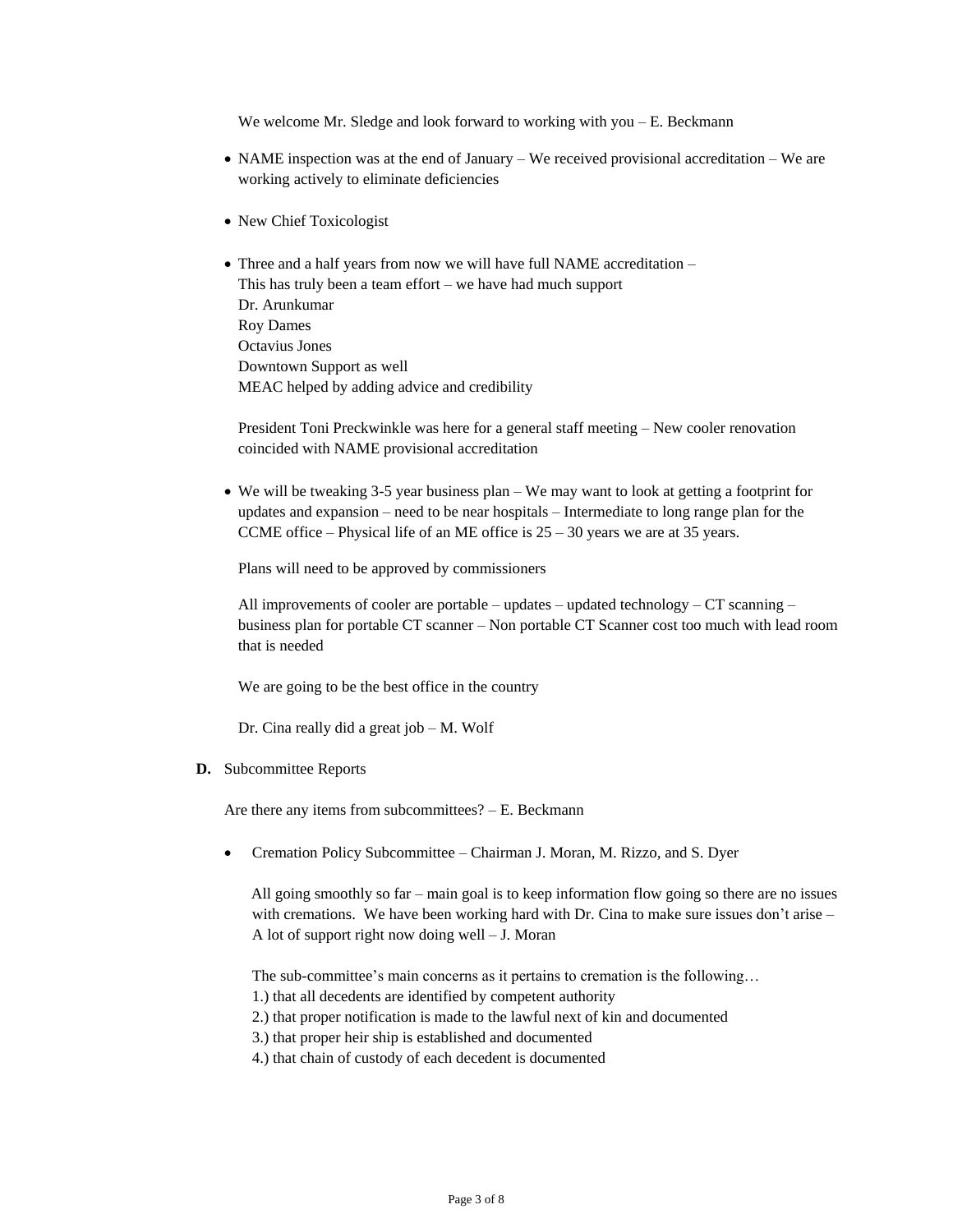The Focus of this Medical Examiner's Advisory Board should shift back from dealing with operational issues which are the purview of the Medical Examiner and focus on the issue of the dignity of the deceased which is its mandate - E. Beckmann

I am just as concerned with issues surrounding the dignity of the deceased, but not just theoretically. The operational issues at the office directly impact the dignity of the deceased and we need to be aware of the practices here so we know how they affect that dignity. In other words, dignity and operations can be one in the same – J. Moran

After implementation of cremation policy and with better functioning of the ME, there will not be a need for indigent burials at Mt Olivet. They have fulfilled their commitment.

The policy regarding who gets buried and who gets cremated is unclear and should be replaced by a flow chart. This policy should be reviewed by the Advisory Committee to ensure that it is consistent with protecting the dignity of the deceased.

How will it be decided – Burial or Cremation – Not discriminating on who is buried, who is cremated?

We must review policy in order to anticipate and prevent issues in the future Prior to finalizing the policy the ME's Office cremated 5 bodies Vendors chosen

Note: the following list should be replaced by a flow chart provided by the ME

Family requests Family Requests

Storage cases  $\qquad$  Unidentified and Babies

Disclaimed Unclaimed

With new system the checklist will be easier – will not be such a long process and relatives will sign affidavit of Next Of Kin

The current cooler census is 183 with a capacity of 250 – The census is 60 to 70 bodies higher than optimal – Burials hopefully will start up again in April

Could we remind MEAC of cremation rationale – Saving \$380 /case Dignified When unable to bury in cold months, we cremate

In Catholic and Jewish faiths stigma about cremation has gone away somewhat and are allowed in both places – J. Moran

How do we establish what the will of the deceased is?  $- E$ . Beckmann We don't establish what the will of the deceased is  $- S$ . Cina If we don't ask the question how do we know? Did it go along with the decedent's life pattern, beliefs, and wishes? – E. Beckmann

I am totally against the cremation process – I don't want to see cremations because of lack of funds – Most families I encounter only cremate due to no funds – we then try to work out a burial to assist families – I do not want to be on record voting for cremation – S. Leak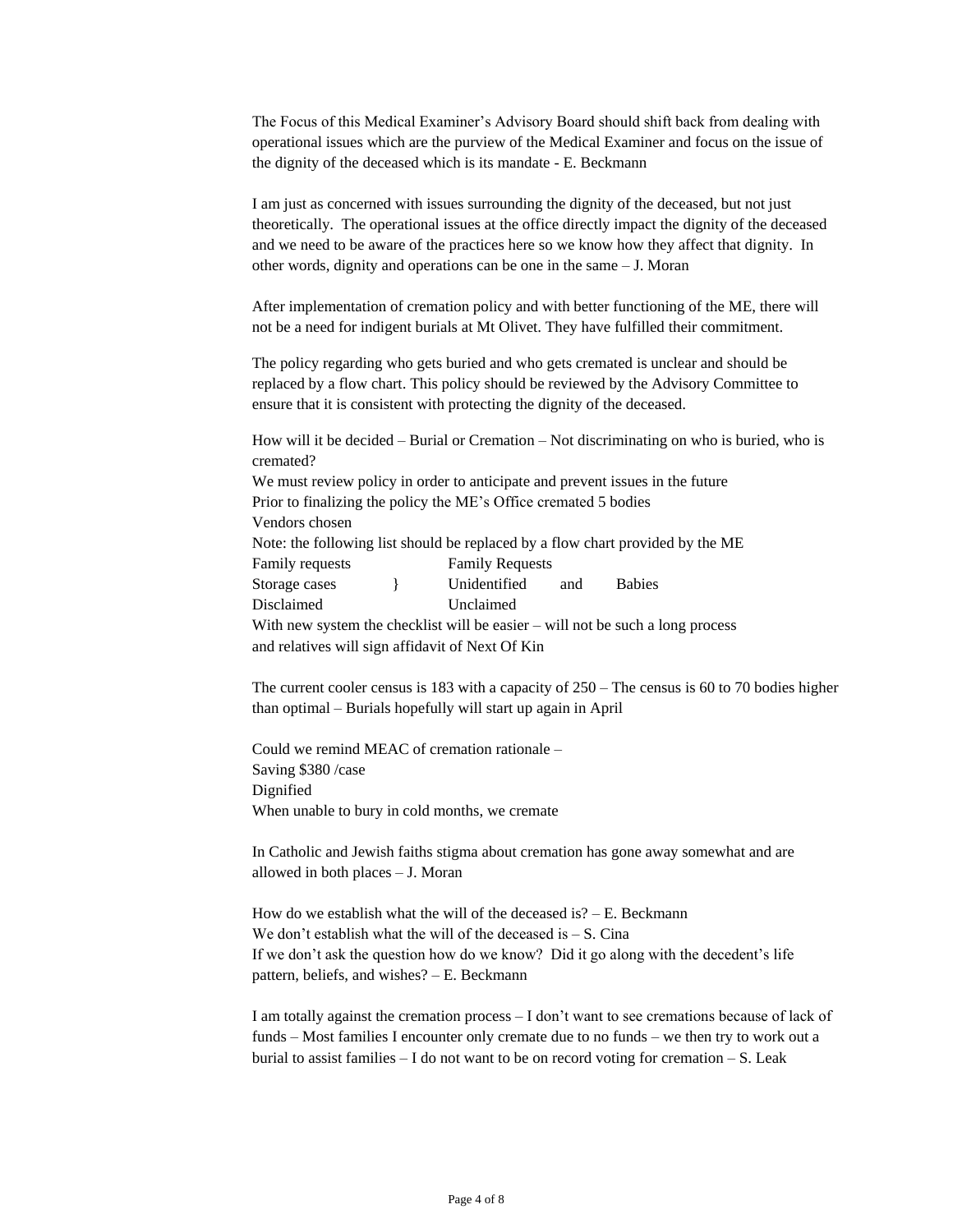I have spoken to families - Some that want cremation want to know why we don't cremate – We do want to take families' wishes into consideration – O. Jones

I have no problem asking the question  $-S$ . Cina

If the decedent or his next of kin have no economic means, the decision is taken away If that is the case, we may be going against the decedent's will thus violating the decedent's dignity since respecting an individual's wishes is an essential element of respecting their dignity – E. Beckmann

Families opt out of burial sometimes because they may not be able to afford – V. Battle-Maze

Responsibility then goes to taxpayer – Can families oblige government to provide the final disposition of their choosing no matter the cost to the taxpayer – is that fiscally responsible? – J. Moran

Can families make requests to bury or cremate? And our we obligated to grant the request? We are charged to preserve the dignity of the deceased. We have an obligation to the county tax payers as well - J. Moran

The Advisory Committee has a very narrow responsibility, which is to protect the dignity of the deceased. The Committee has no mandate regarding the financial implications to the taxpayers. That is something for the Board of Commissioners to concern themselves with - E. Beckmann

I disagree, please read our by-laws – Article 1 Section 1 states verbatim, "The purpose of the Cook County Medical Examiner's Advisory Committee is to make recommendations to the Cook County Board of Commissioners for improving *operations* of the Office of the Cook County Medical Examiner's Office and *service to the residents of Cook County*". In Article 2 Section 4 of our bi-laws is the first mention of "dignity". So to say that we have a very narrow responsibility of protecting the dignity of the deceased or to imply that is all we are here to do is inconsistent with our own by-laws – J. Moran

Cremation rate for Midwest is 40%; CA is 60%; Illinois is 28% - M. Rizzo

Families come in to funeral home they often choose the more cost effective way – Burial, above or in ground Cremation, Fire or Chemical (Chemical More expensive) Donation to science – M. Rizzo

Policy and procedure is in place – CCME took to the board, wrote and came up with policy

For the last several months we advised Dr. Cina what we wanted – he has gone to family to give them choice of Catholic cemetery, Mt. Olivet or Homewood The Policy regarding cremation as it currently exists has nothing to do with the wishes of the decedent. This is concerning because of the irrevocable nature of cremation.

This is not in policy – asking what they want – We are asking question but, to the ME, according to this policy it is irrelevant what the family wants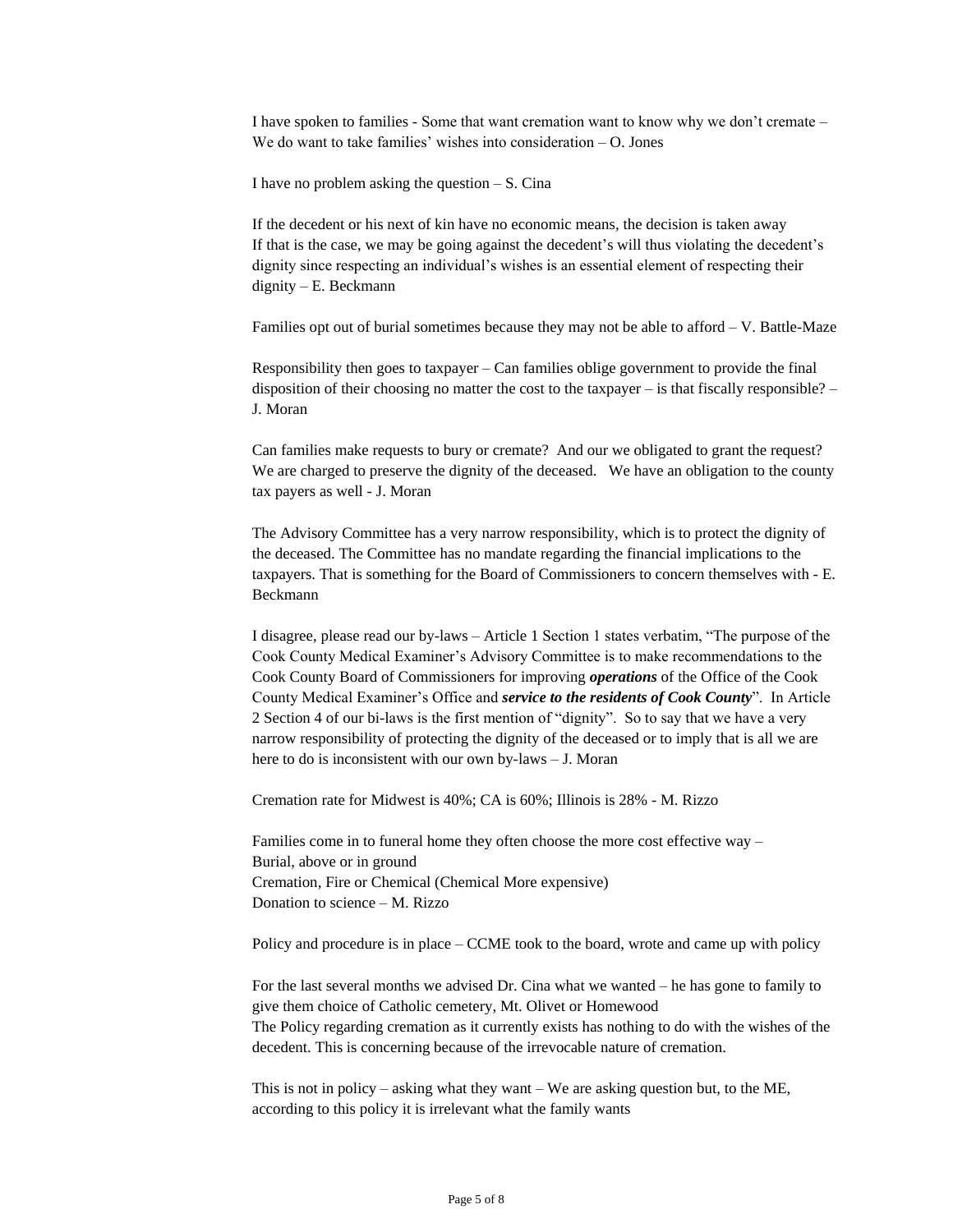Is an advocate allowed to make decisions for what decedent wanted – CCME has remains on premises – they ask family what did this person want?- M. Rizzo

If decedent's wishes are unknown is it still not dignified? – J. Moran

We are taking a positive but an aggressive action toward decedent. Cremation is more invasive than burial. The Policy's default option is cremation regardless of the wishes of the deceased or family. – E. Beckmann

What does NAME say? – E. Roy

NAME doesn't address this  $-$  it is according to each office to decide  $- S$ . Cina

We each have our own religious opinions and views, so we are not to make any pronouncements about which mode of disposition is more or less dignified. But it is essential to consider the wishes of the deceased in order to protect their dignity – the point is what did the deceased want? What does family want, not what can they afford – E. Beckmann

Point of Board is to support CCME to do proper vetting with process – Dr. Cina can choose according to policy to do what is proposed in the cremation policy, he can decide on disposition of body – M Rizzo

Our role is purely advisory – we have gone beyond almost to directing Dr. Cina on what to do The policy is not consistent with MEAC role of keeping the dignity of decedents

All we are attempting to do is advise

Time and focus on protecting dignity of decedent has not been spent in vain

The subcommittee has more to review and then we will make a recommendation to the committee. At that point, we will make symbolic vote to approve policy or not - J. Moran

Can we relook at the policy and suggest modifications to policy to reflect consideration of the wishes of the deceased? – E. Beckmann

Mt. Olivet and Burials

Had a conversation with Catholic cemeteries – Press conference led them to believe that there are no more overcrowding issues

The pledge to donate 300 graves was a 1 time burial to eliminate the "back log" of bodies – don't want to see bodies stacked up – Offer was changed 9 or 10 burials until we fulfill the 300 – J. Moran

Homewood Cemetery - to have a vendor not fulfill their obligations to bury during winter is unacceptable, the deceased are being buried at cemeteries all over the county right now – J. Moran

We would like to make motion to table discussion to next meeting – In fairness we have 2 reps from Gift of Hope – Can they be heard please?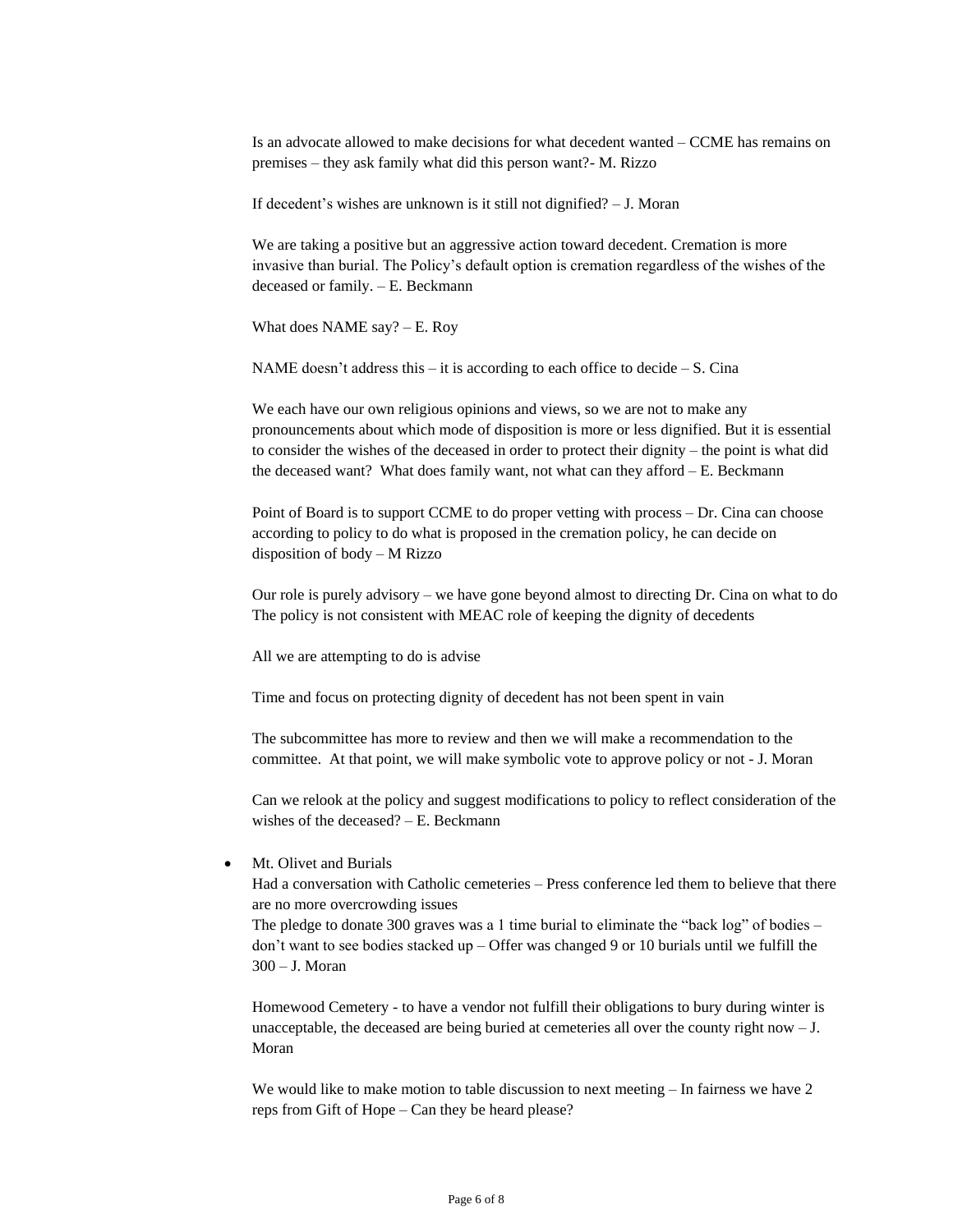### **E.** Gift of Hope

The purpose of inviting Gift of Hope is to ensure that families are informed in sufficient details about what is to be done to the deceased during procurement. The physically very invasive nature of harvesting bones in particular raises questions about whether the dignity of the deceased is properly accounted for. Since Gift of Hope relies on ME to provide bodies, it is necessary for this Committee to understand in detail how the family is being informed

We are a federally designated non for profit organization in the state of Illinois

We are the forensic liaison to this office – Interaction with families – Discussion with families – find out their expectations

We talk about organ donations, tissue donations with families in detail so when they see their loved ones again they know what to expect

The focus is "can we help other people with this donation  $-$  You are familiar with registry  $-$  we have the same discussion with families – this discussion, the registry is viewed as a contract with Gift of Hope

5.2 million registered in Illinois – You have to actually sign up to agree to be a donor

People don't want to talk about their own death that is why we have to deal with families at time of death

Do you get donations from bodies under the CCME Office – E. Beckmann

Hospitals call us usually  $1<sup>st</sup> - We$  then come (to CCME office) after speaking with families, to do removals

What comes  $1<sup>st</sup>$  in criminal cases? – J. Moran

Depends on the case – S. Cina

Doctor is contacted – GOH gets permission on what they can take and not take

Go thru your relationship with deceased

- verify who you should be talking to – anyone else that can make this decision – would you be interested in donating a bone from arm? We tell them that something will be put in place of the bone for viewing – Based on the conversation we find out how decedent will be dressed and what will final disposition be of body

They are told specifically lower extremity bone, soft tissue, etc. – We are being transparent with families – we do not specify incisions

I understand, when you are talking to families you try to protect them by not using graphic language – J. Moran